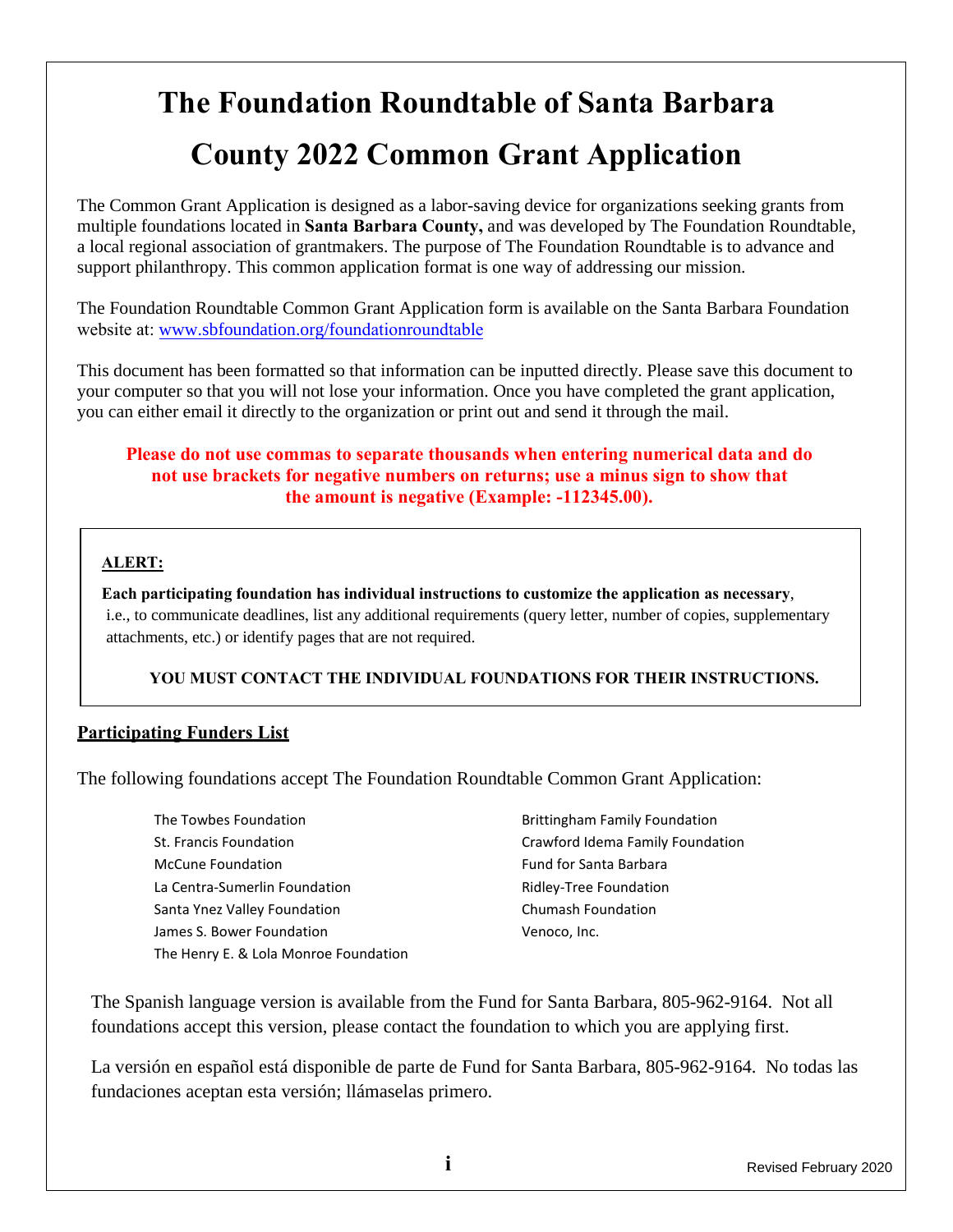| The Foundation Roundtable: Common Grant Application                                                                                                                                                                                                                                                                                                                                                            |
|----------------------------------------------------------------------------------------------------------------------------------------------------------------------------------------------------------------------------------------------------------------------------------------------------------------------------------------------------------------------------------------------------------------|
| <b>Application Checklist</b>                                                                                                                                                                                                                                                                                                                                                                                   |
| Ensure that you have a copy of the most recent version of the Common Grant Application by checking<br>the version listed on the SBF website. Please make sure all of the following information (excluding this<br>page) is submitted in the listed order and in each foundation's requested format.                                                                                                            |
| <b>Cover Sheet</b>                                                                                                                                                                                                                                                                                                                                                                                             |
| Proposal Narrative (up to 4 pages)                                                                                                                                                                                                                                                                                                                                                                             |
| Board of Directors/Governing Body List                                                                                                                                                                                                                                                                                                                                                                         |
| Project Budget                                                                                                                                                                                                                                                                                                                                                                                                 |
| <b>Organization Financial Summary</b>                                                                                                                                                                                                                                                                                                                                                                          |
| <b>Organization Balance Sheet</b>                                                                                                                                                                                                                                                                                                                                                                              |
| A Copy of Your IRS Final Determination $501(c)(3)$ Letter                                                                                                                                                                                                                                                                                                                                                      |
| If your organization <u>does not</u> have $501(c)(3)$ status, check with the funder to see if it is willing<br>to fund your organization directly or is willing to fund your organization through your fiscal<br>sponsor. Additional information may be required to do so.                                                                                                                                     |
| Additional Items as Required by Each Foundation                                                                                                                                                                                                                                                                                                                                                                |
| Participating foundations will require additional information or will have specific<br>submission instructions. You must contact each foundation directly for this information.                                                                                                                                                                                                                                |
| <b>Strategies for Successful Grant-Seeking:</b>                                                                                                                                                                                                                                                                                                                                                                |
| Research the funding interests of each foundation before applying, and obtain a copy of its<br>♣<br>annual report and/or guidelines.                                                                                                                                                                                                                                                                           |
| Familiarize yourself with the funder's application process, including timetable and preferred<br>♣<br>method of initial contact. It is important to note that some funders accept proposals only after<br>an initial phone call, query letter or pre-application form. Application workshops may be<br>required or encouraged. In general, it is never a good idea to send out a mass mailing of<br>proposals. |
| Follow the attached application format and any specific instructions from the funder outlined<br>on its individual instruction sheet. The Foundation Roundtable does not accept applications<br>itself. All proposals should be sent to the individual foundation to which you are applying.                                                                                                                   |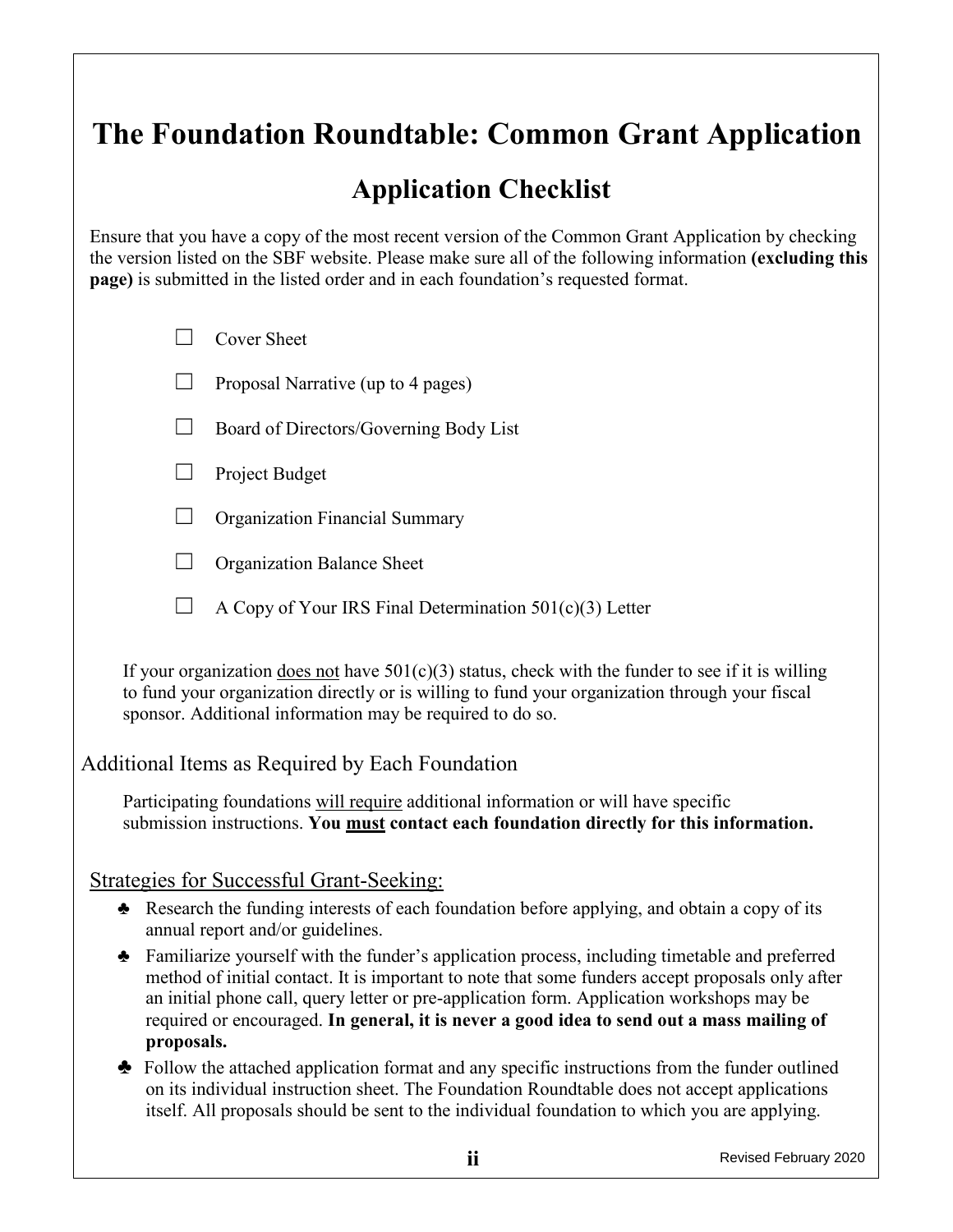| <b>Cover Sheet</b> |  |
|--------------------|--|
|--------------------|--|

| Foundation you are applying to:                                                                                                                                    |                   |                          |                     |
|--------------------------------------------------------------------------------------------------------------------------------------------------------------------|-------------------|--------------------------|---------------------|
| Legal Name of Applicant Organization:                                                                                                                              |                   |                          |                     |
| Project Name (if applicable):                                                                                                                                      |                   |                          |                     |
| Funds will pay for:                                                                                                                                                |                   |                          |                     |
| <b>Full Mailing Address:</b>                                                                                                                                       |                   |                          |                     |
| Location(s) if different from above:                                                                                                                               |                   |                          |                     |
| <b>Executive Director:</b>                                                                                                                                         |                   |                          |                     |
| Phone:                                                                                                                                                             | Fax:              |                          |                     |
| Email:                                                                                                                                                             | Website:          |                          |                     |
| Contact Person & Title:                                                                                                                                            | Phone:            |                          |                     |
| Tax-exempt Status: (Most foundations require $501(c)(3)$ status. You must check this requirement before applying.)<br>Tax I.D. Number:<br>501(c)(3) Granted $\Box$ |                   | Other:                   |                     |
| Type of Request: Check with individual foundations to determine the types of accepted grant requests.                                                              |                   |                          |                     |
| General Support $\Box$<br>Program Support $\Box$                                                                                                                   |                   | Seed Funding $\Box$      | Research $\Box$     |
| Capital $\Box$<br>Endowment $\square$                                                                                                                              | Multi-Year $\Box$ | Other:                   |                     |
| This Grant Request: \$                                                                                                                                             |                   | Total Project Budget: \$ |                     |
| Grant Period from:                                                                                                                                                 | To:               |                          |                     |
| Total Organizational Budget for Current Year: \$                                                                                                                   |                   |                          | Fiscal year begins: |
| Summarize the organization's mission statement (two to three sentences):                                                                                           |                   |                          |                     |

Summarize your grant request (two to three sentences):

#### **Proposal Authorization**

We certify that the information in this application is to the best of our knowledge true and accurate and is submitted with our Board of Directors'/Governing Body's full knowledge and endorsement:

Signature Name & Title of Authorized Board/Governing Body Representative Date

Signature Name & Title of Authorized Board/Governing Body Representative Date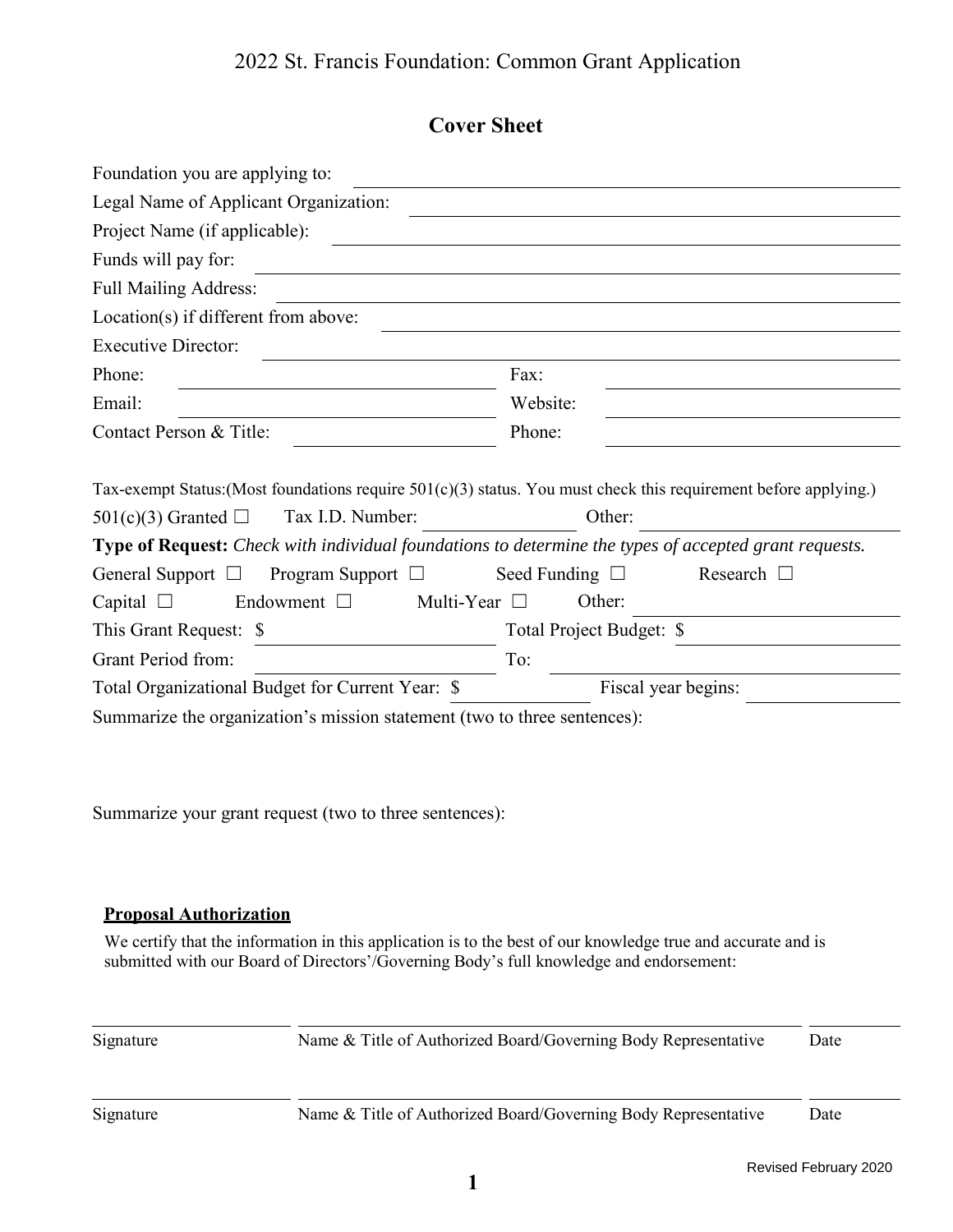## **Proposal Narrative**

**Directions:** Limit your Proposal Narrative to **four (4) pages maximum, with 0.8 inch margins, 12 point font or larger**. Fill in each section using the specific questions below as boldface headings with your responses in normal text.

#### **Background (One page or less)**

- 1. Your organization's history and accomplishments.
- 2. Your current programs and activities. Include the constituency you serve, with specific demographic information. How are they actively involved in your organization and/or how do they benefit from your organization's work?
- 3. Your organization's relationships both formal and informal with other organizations working to meet the same need. In what way does your work differ from that of other organizations?

#### **Funding Request**

- 1. What need or problem does your project work to address?
- 2. In a short paragraph, tell us your project's (or organization's) goals and the specific outcomes you project for the grant period (i.e. numbers served, behavior or attitudes changed, capital project completed, etc.).
- 3. Describe your project or the capital items requested, including:
	- Whether the project is new, ongoing or an expansion
	- Target audience, including specific demographic information
	- Activities/strategies that will be used to meet your stated outcomes
	- General timeline for the main objectives of your project
- 4. If this is a request for General Support, what are your organization's most pressing needs?
- 5. How do you plan to evaluate the effectiveness or impact of the project?
- 6. Summarize the skills and relevant experience of key staff/volunteers essential to the project's success. If other organizations are collaborating on this project, note which ones and in what ways.
- 7. If full funding is not available, what is the contingency plan for securing additional support and/or how can you modify your proposal?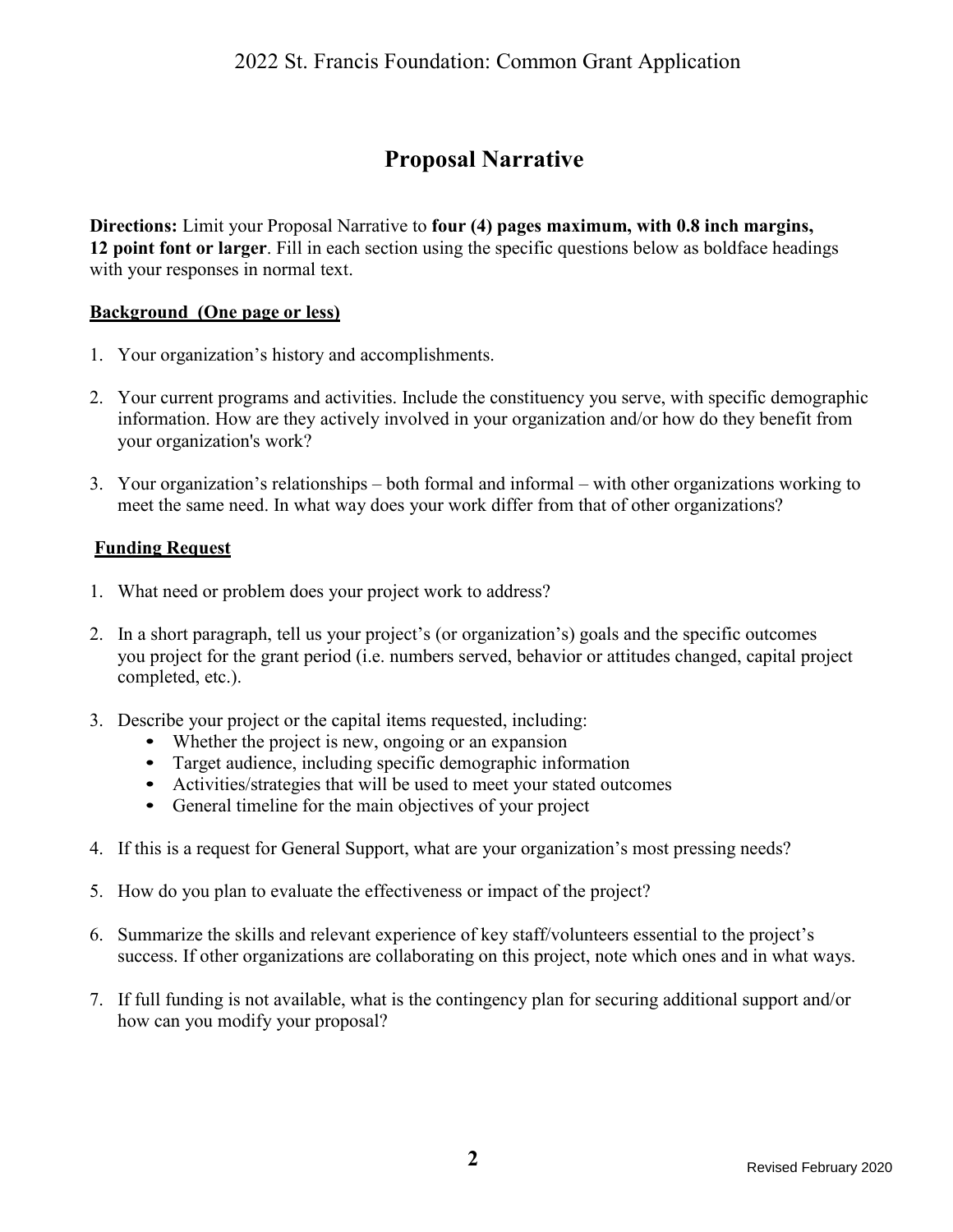# **Board of Directors/Governing Body**

**Directions:** Attach additional sheets if necessary.

| Name | City | Affiliation/Profession | <b>Board Position</b> | Yrs. of Service |
|------|------|------------------------|-----------------------|-----------------|
|      |      |                        |                       |                 |
|      |      |                        |                       |                 |
|      |      |                        |                       |                 |
|      |      |                        |                       |                 |
|      |      |                        |                       |                 |
|      |      |                        |                       |                 |
|      |      |                        |                       |                 |
|      |      |                        |                       |                 |
|      |      |                        |                       |                 |
|      |      |                        |                       |                 |
|      |      |                        |                       |                 |
|      |      |                        |                       |                 |
|      |      |                        |                       |                 |
|      |      |                        |                       |                 |
|      |      |                        |                       |                 |
|      |      |                        |                       |                 |
|      |      |                        |                       |                 |
|      |      |                        |                       |                 |
|      |      |                        |                       |                 |
|      |      |                        |                       |                 |

How often does your governing body meet?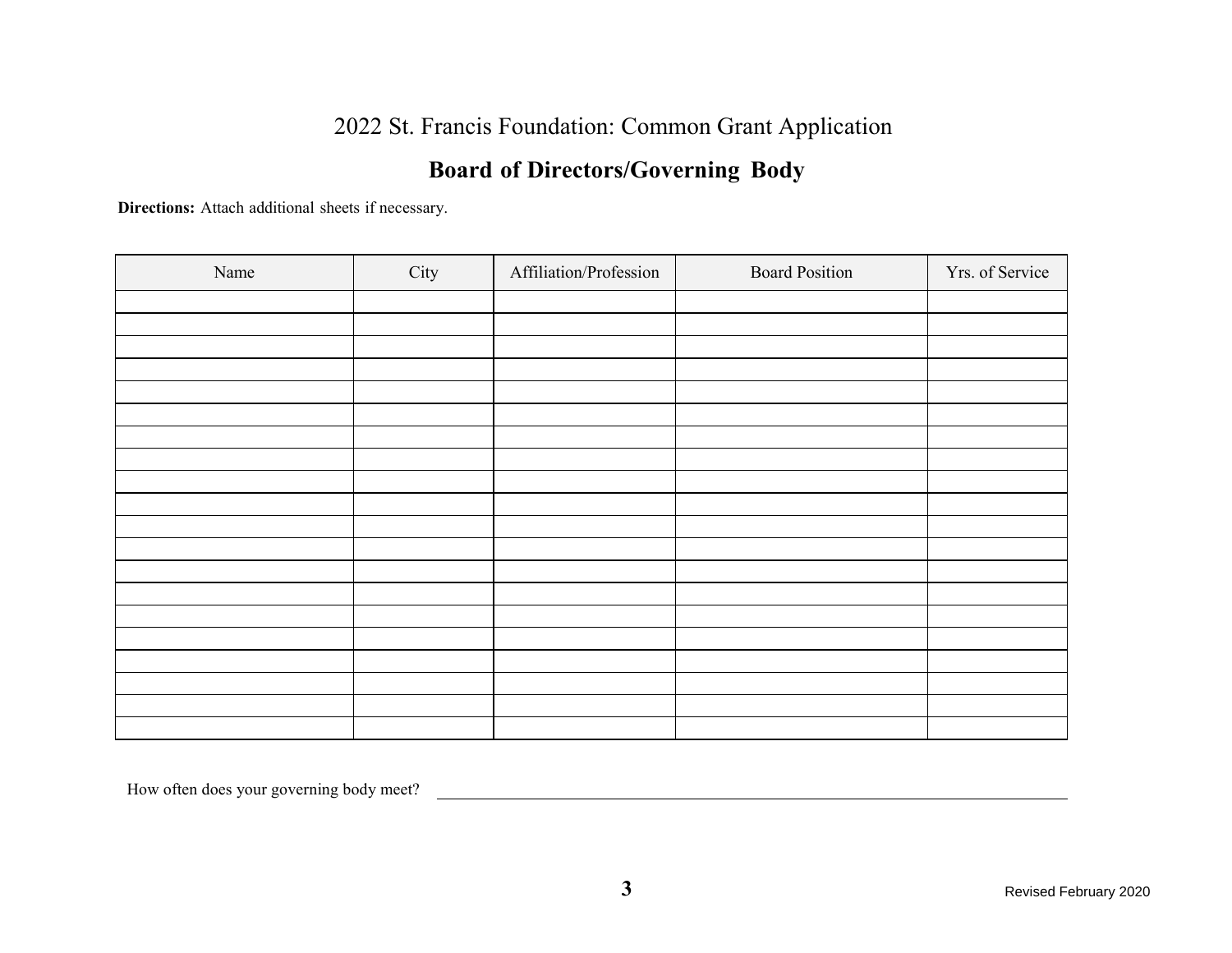## **Project Budget**

**Note:** Check with each foundation to see if this form is required.

| Organization Name:              |  |
|---------------------------------|--|
| Name of Project (if different): |  |
| Budget dates for grant period:  |  |

#### NOTE - Do not use commas as thousand separators in any of the numerical fields

#### **INCOME**

*Possible categories: Government grants, foundation grants, individuals, business support, events, fees for service, etc.*

| <b>Source</b>                 | <b>Total Project (\$)</b> | Pending (\$) | Secured (\$) | <b>Notes</b> |
|-------------------------------|---------------------------|--------------|--------------|--------------|
|                               |                           |              |              |              |
|                               |                           |              |              |              |
|                               |                           |              |              |              |
|                               |                           |              |              |              |
|                               |                           |              |              |              |
|                               |                           |              |              |              |
|                               |                           |              |              |              |
|                               |                           |              |              |              |
| <b>TOTAL</b><br><b>INCOME</b> |                           |              | 0            |              |

List the In-Kind (non-cash) contributions:

#### **EXPENSES**

*Possible categories: Salaries, professional fees, rent and utilities, travel, publicity/outreach, events, capital items, etc.*

| Item                            | <b>Total Project (\$)</b> | This Request (\$) | <b>Notes</b> |
|---------------------------------|---------------------------|-------------------|--------------|
|                                 |                           |                   |              |
|                                 |                           |                   |              |
|                                 |                           |                   |              |
|                                 |                           |                   |              |
|                                 |                           |                   |              |
|                                 |                           |                   |              |
|                                 |                           |                   |              |
|                                 |                           |                   |              |
|                                 |                           |                   |              |
|                                 |                           |                   |              |
|                                 |                           |                   |              |
|                                 |                           |                   |              |
| <b>TOTAL</b><br><b>EXPENSES</b> | 0                         | ſ                 |              |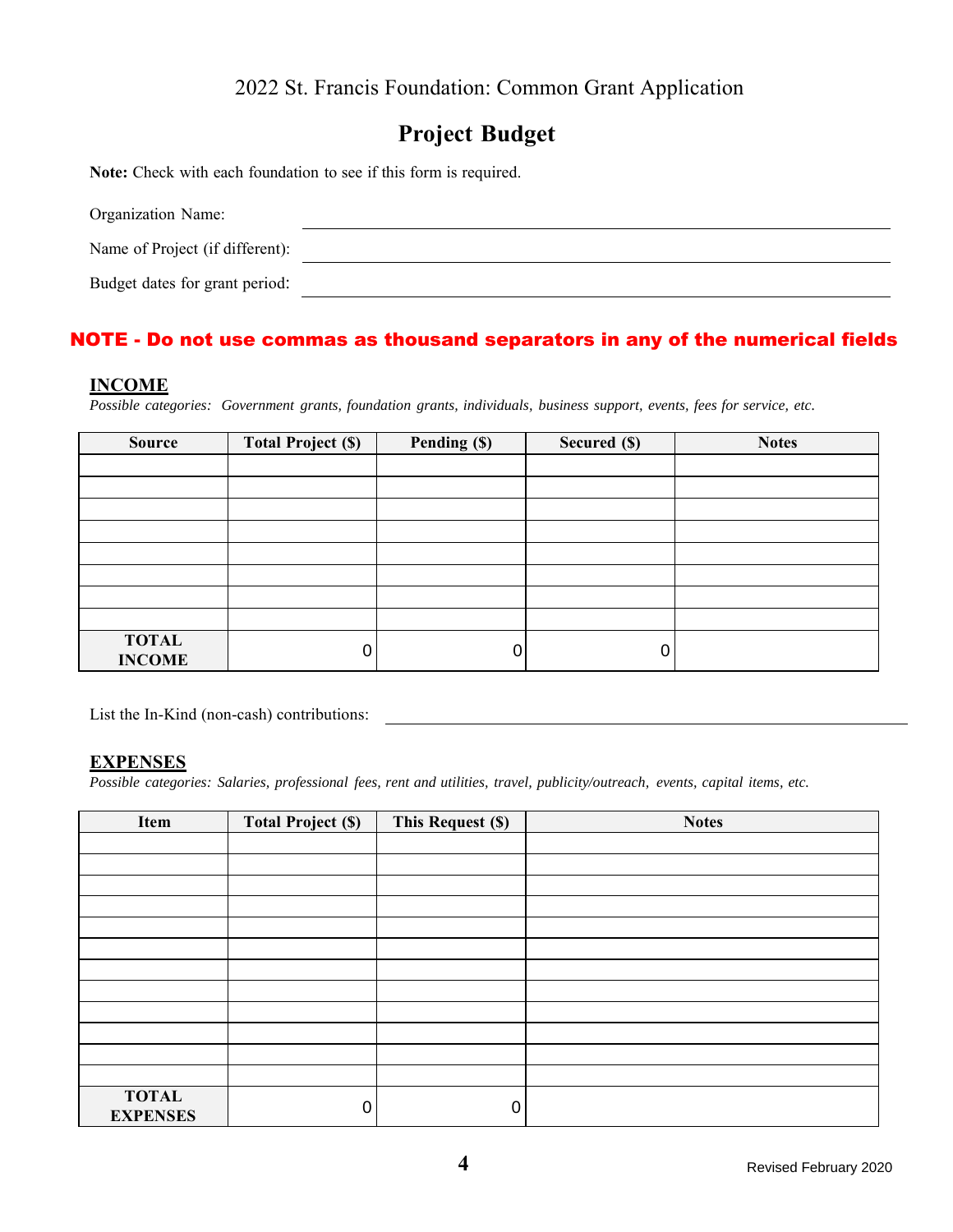## **Organization Financial Summary**

**Note:** Check with each foundation to see if this form is required.

Organization Name: Fiscal Year Dates: Fiscal Year Dates:

#### **INCOME**

*Possible categories: Government grants, foundation grants, individuals, business support, events, fees for service, etc.*

| <b>Source</b>       | <b>Prior Year's Actual</b> | <b>Projected Annual</b><br><b>Budget</b> (\$) | <b>YTD</b> Actual (\$)<br>as of [ |
|---------------------|----------------------------|-----------------------------------------------|-----------------------------------|
|                     |                            |                                               |                                   |
|                     |                            |                                               |                                   |
|                     |                            |                                               |                                   |
|                     |                            |                                               |                                   |
|                     |                            |                                               |                                   |
|                     |                            |                                               |                                   |
|                     |                            |                                               |                                   |
|                     |                            |                                               |                                   |
| <b>TOTAL INCOME</b> |                            |                                               | $\mathbf 0$                       |

List the In-Kind (non-cash) contributions:

#### **EXPENSES**

*Possible categories: Salaries, professional fees, rent and utilities, travel, publicity/outreach, events, etc.*

| Item                      | <b>Prior Year's Actual</b> | <b>Annual Budget (\$)</b> | <b>YTD</b> Actual (\$)<br>as of [ |
|---------------------------|----------------------------|---------------------------|-----------------------------------|
|                           |                            |                           |                                   |
|                           |                            |                           |                                   |
|                           |                            |                           |                                   |
|                           |                            |                           |                                   |
|                           |                            |                           |                                   |
|                           |                            |                           |                                   |
|                           |                            |                           |                                   |
|                           |                            |                           |                                   |
|                           |                            |                           |                                   |
|                           |                            |                           |                                   |
|                           |                            |                           |                                   |
| TOTAL EXPENSE             | 0                          | 0                         | $\mathbf 0$                       |
| <b>NET PROFIT OR LOSS</b> |                            |                           |                                   |

#### Total Capital Expenses

*i.e., computers, vehicles, building improvements, etc.:*

**Notes:**